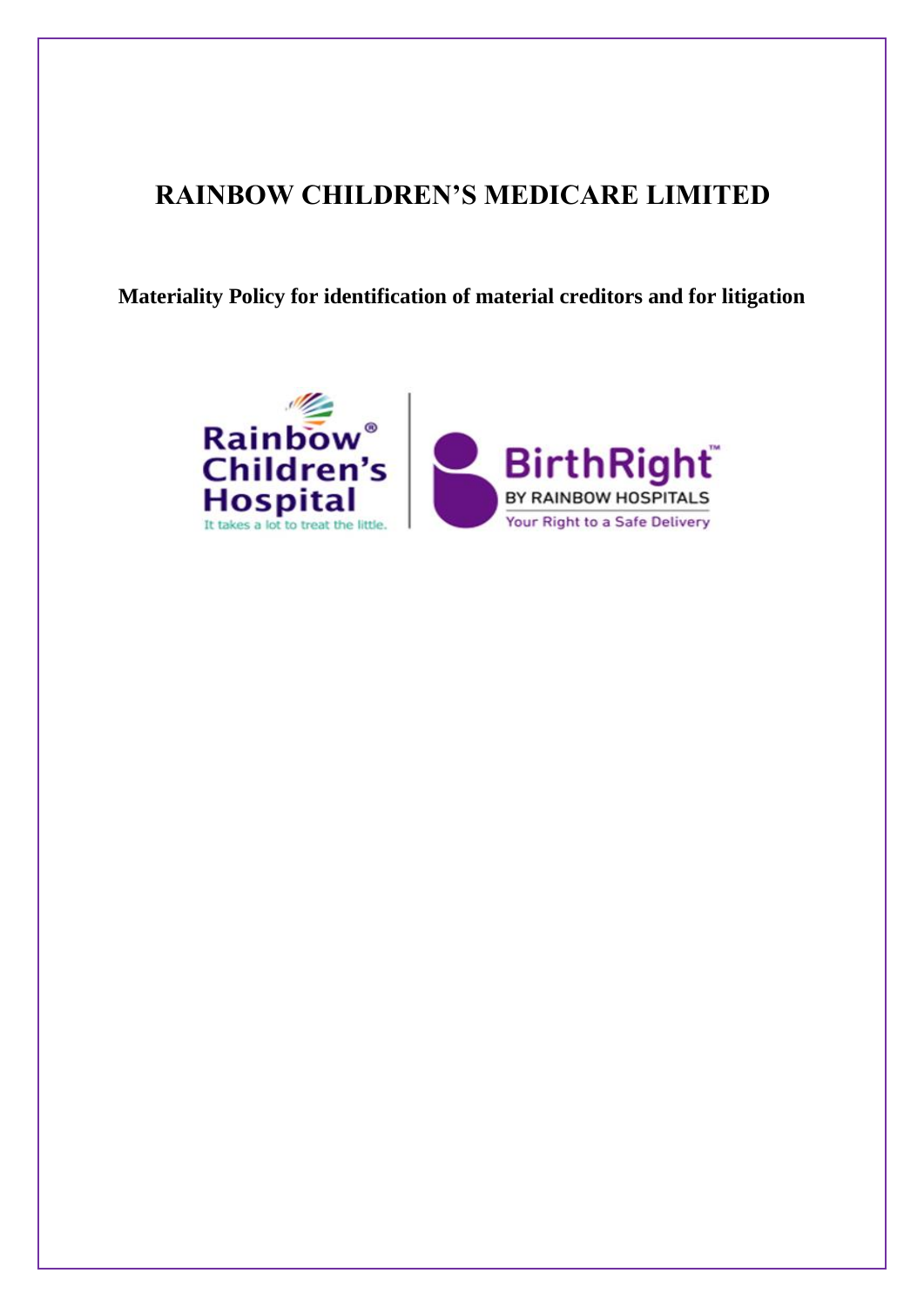

#### **Introduction**

This document has been formulated to define the materiality policy for identification of (1) material litigation involving Rainbow Children's Medicare Limited (the "**Company**"), its Directors, its Promoters and its subsidiaries, namely, Rainbow Children's Hospital Private Limited, Rainbow Women & Children's Hospitals Private Limited, Rainbow Specialty Hospitals Private Limited, Rainbow Fertility Private Limited, Rainbow C R O Private Limited, and Rosewalk Healthcare Private Limited (collectively, "**Subsidiaries**"); and (2) the material creditors of the Company (together, the "**Policy**"), each in terms of the disclosure requirements under Schedule VI of the Securities and Exchange Board of India (Issue of Capital and Disclosure Requirements) Regulations, 2018, as amended ("**SEBI ICDR Regulations**").

This Policy shall be effective from the date of its approval by the board of directors of the Company ("Board") or its committee thereof.

In this Policy, the term "**Offer Documents**" shall mean the draft red herring prospectus ("**DRHP**"), the red herring prospectus, and the prospectus, including any addendum or corrigendum thereto to be filed and/or submitted by the Company in connection with the proposed initial public offering of its equity shares with the Securities and Exchange Board of India ("**SEBI**"), the Registrar of Companies or the stock exchanges where the equity shares of the Company are proposed to be listed, as applicable; and the term "**Restated Consolidated Financial Information**" shall mean the restated consolidated financial information of the Company and its subsidiaries, as disclosed in the relevant Offer Document, together with the summary statement of significant accounting policies, and other explanatory information thereon derived from the relevant audited financial statements, prepared in accordance with the Indian Accounting Standards notified under Section 133 of the Companies Act, 2013 (read with the Companies (Indian Accounting Standards) Rules, 2015, as amended) and restated in accordance with the SEBI ICDR Regulations and the Guidance Note on Reports in Company Prospectuses (Revised 2019) issued by the Institute of Chartered Accountants of India, as amended from time to time.

### **1**. **Materiality policy for litigation**

In terms of the SEBI ICDR Regulations, the Company is required to disclose the following pending litigations, each involving the Company, its Directors, its Promoters and its Subsidiaries ("**Relevant Parties**"):

- (a) All outstanding criminal proceedings;
- (b) All actions by statutory and / or regulatory authorities;

(c) Outstanding taxation proceedings -disclosures regarding claims related to direct and indirect taxes, in a consolidated manner, giving details of number of cases and total amount. In the event any tax matters involve an amount exceeding the threshold proposed in 1(a) below, in relation to each Relevant Party, individual disclosures of such tax matters will be included; and

(d) All other pending litigations / arbitration proceedings – as per the policy of materiality defined by the Board and disclosed in the Offer Documents.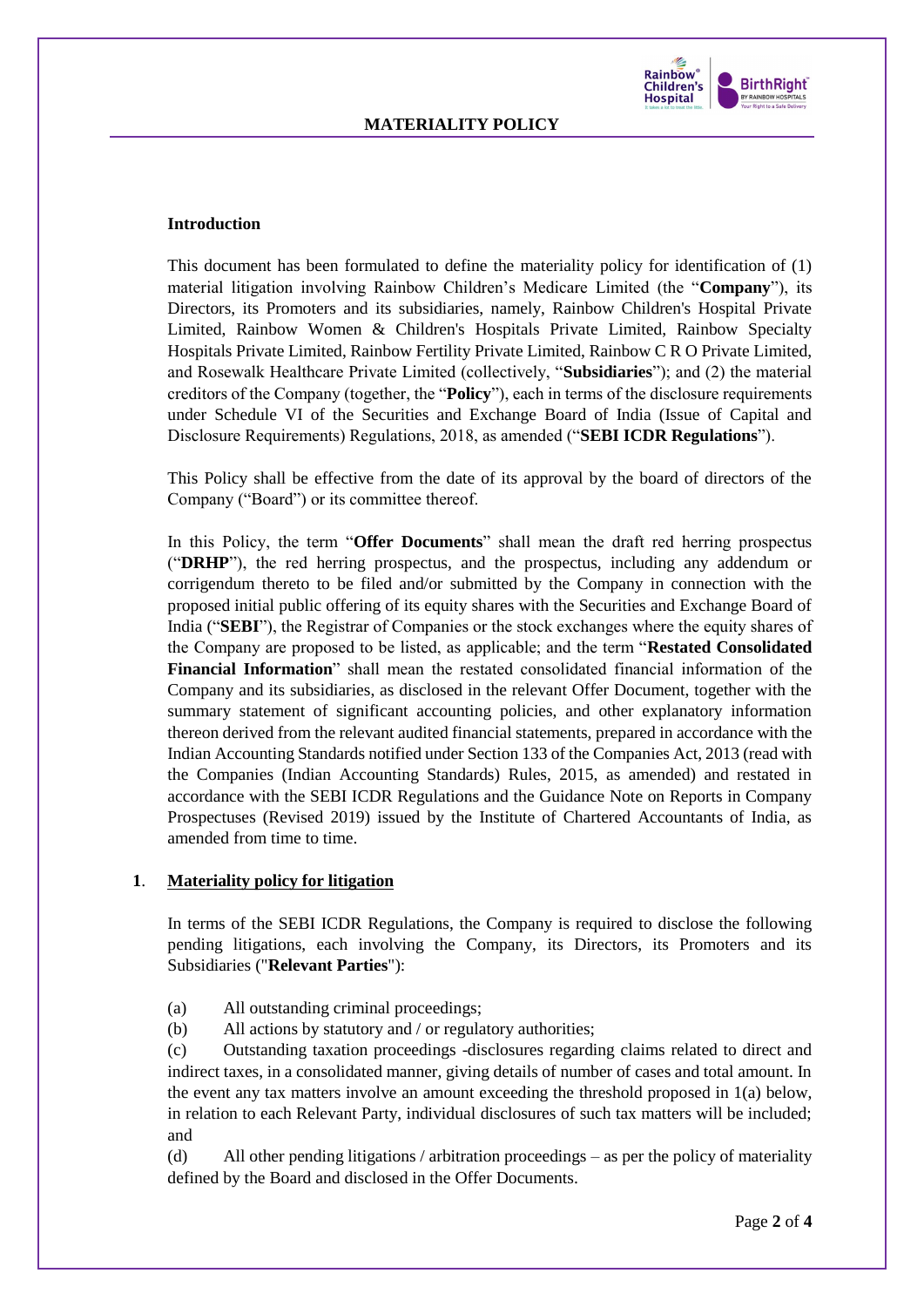

# **MATERIALITY POLICY**

Additionally, in terms of the SEBI ICDR Regulations, the Company is required to disclose: (a) any disciplinary action (including a penalty) imposed by SEBI or any of the stock exchanges against any of the Promoters in the five financial years preceding the relevant Offer Document, including any outstanding action; and (b) outstanding litigation involving the Group Companies, which may have a material impact on the Company, as applicable.

## **For the purposes of determining litigation / arbitration proceedings referred to in point (d) above, the following criteria shall apply:**

1. Any pending litigation / arbitration proceedings (other than litigations mentioned in points (a) to (c) above) involving any of the Relevant Parties shall be considered "material" for the purposes of disclosure in the Offer Documents, if:

(a) the aggregate monetary claim/ dispute amount/ liability made by or against the Relevant Party, in any such pending litigation / arbitration proceeding is equal to or in excess of 1.0% of consolidated restated profit after tax i.e. Rs. 3.96 million as per the latest fiscal year in the Restated Consolidated Financial Information; or

(b) any monetary liability is not quantifiable, or which does not fulfil the threshold as specified in paragraph 1(a) above, but the outcome of which could, nonetheless, directly or indirectly, or together with similar other proceedings, have a material adverse effect on the business, operations, performance, prospects, financial position or reputation of the Company and/or its Subsidiaries.

Any pending litigation / arbitration proceedings (other than litigations mentioned in points (a) to (c) above) involving any person other than the Relevant Parties shall be considered "material" for the purposes of disclosure in the Offer Documents, if, the outcome of such litigation could have a material adverse effect on the business, operations, performance, prospects, financial position or reputation of the Company.

Further, pre-litigation notices received by the Relevant Parties from third parties (excluding those notices issued by statutory/regulatory/tax authorities or notices threatening criminal action) shall, unless otherwise decided by the Board, not be considered as material litigation, until such time that a Relevant Party is impleaded as a defendant in proceedings before any judicial / arbitral forum.

#### **2. Materiality policy for identification of material creditors**

In terms of SEBI ICDR Regulations, the Company shall make the following disclosures in the Offer Documents for outstanding dues to creditors:

(a) based on the policy on materiality adopted by the Board of Directors and as disclosed in the Offer Documents, details of the Company's creditors, including the consolidated number of creditors and the aggregate amount involved; and

(b) consolidated information on outstanding dues to micro, small and medium enterprises and other creditors, separately giving details of number of cases and amount involved.